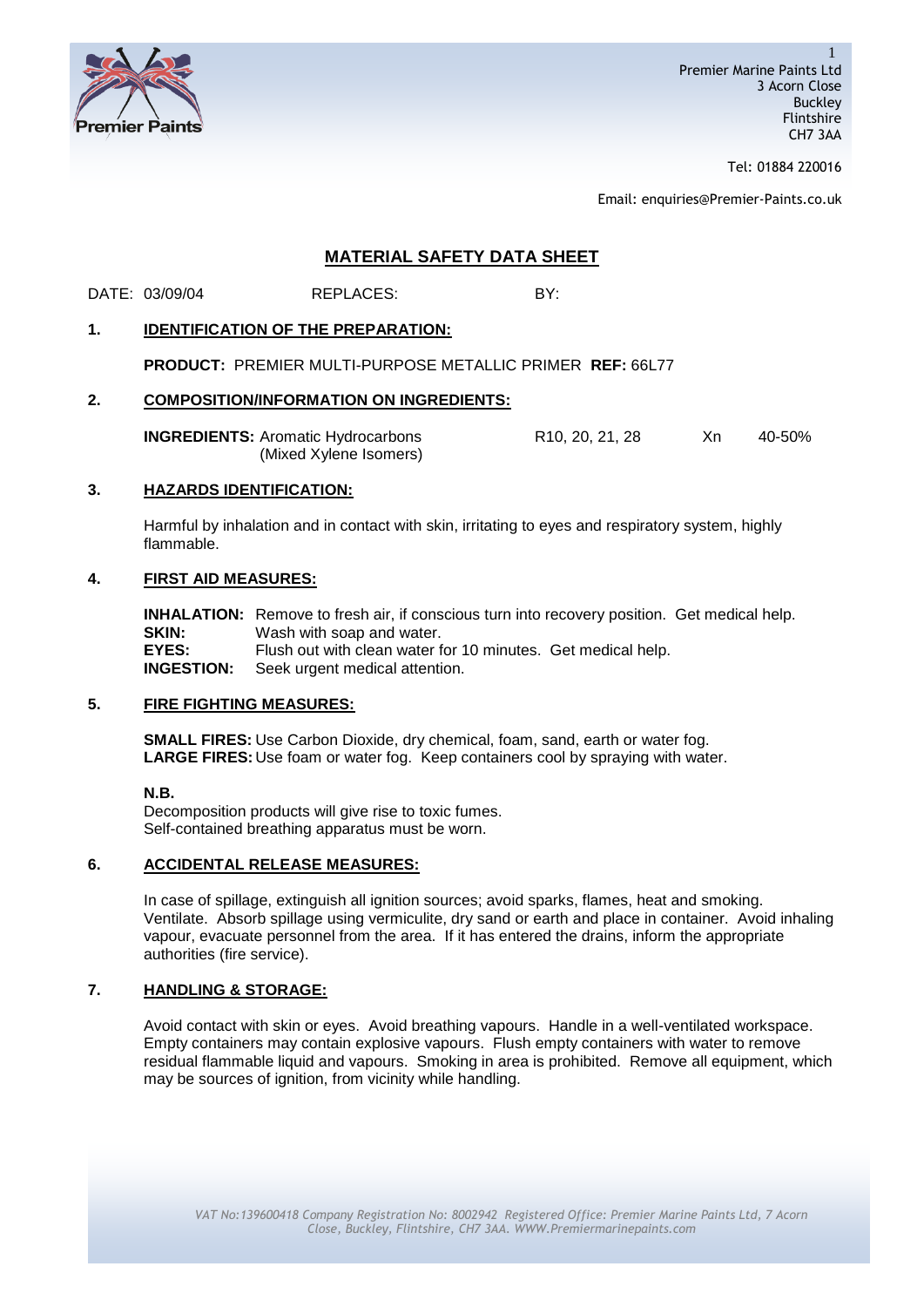

Tel: 01884 220016

Email: enquiries@Premier-Paints.co.uk

# **8. EXPOSURE CONTROL/PERSONAL PROTECTION:**

| <b>INGREDIENT</b>      | CAS no | STD LONGTERM EXPOSURE (8HRS) | SHORT TERM EXPOSURE |
|------------------------|--------|------------------------------|---------------------|
| Aromatic               |        |                              |                     |
| Hydrocarbons 1330-20-7 |        | OES 100 ppm (SK)             | 50 ppm (SK)         |

| <b>EYE PROTECTION:</b>         | Close fitting goggles or face shield                                                                            |
|--------------------------------|-----------------------------------------------------------------------------------------------------------------|
| <b>SKIN PROTECTION:</b>        | Overalls with solvent resistant gloves                                                                          |
| <b>RESPIRATORY PROTECTION:</b> | In poorly ventilated areas a cartridge mask suitable for<br>solvent vapours and toxic particles is recommended. |

## **9. PHYSICAL & CHEMICAL PROPERTIES**

| <b>COLOUR:</b>                    | Pale Grey                            |               |
|-----------------------------------|--------------------------------------|---------------|
| GLOSS:                            | Semi                                 |               |
| <b>VISCOSITY:</b>                 | $9 - 11$ poise R/T @ 20 $^{\circ}$ C |               |
| <b>DRYING:</b>                    | Touch Dry: 30-90 mins                | Hard Dry: O/N |
| <b>CURE:</b>                      | N/A                                  |               |
| <b>APPLICATION VISC:</b>          | As supplied                          |               |
| <b>THINNERS:</b>                  | 50/1                                 |               |
| <b>MIXING RATIO:</b>              | N/A                                  |               |
| <b>SUPPLIED SOLIDS:</b>           | Volume: 27% (+/- 2%) Weight:         |               |
| <b>CALCULATED SUPPLIED V.O.C:</b> | 635g/Ltr                             |               |
| <b>COVERAGE:</b>                  | 8sqmtr/Ltr                           |               |
| <b>FLASH POINT:</b>               | $22 - 32$ °C                         |               |
| <b>RESISTANCE:</b>                | N/A                                  |               |
| S.G:                              | $1.1 + (-0.03)$                      |               |
|                                   |                                      |               |

**10. STABILITY & REACTIVITY:**

STABILITY: Stable **REACTION WITH WATER:** None **DANGEROUS REACTIONS:** None known **HAZARDOUS POLYMERISATION:** Will not occur **MATERIALS TO AVOID:** Strong oxidising agents<br> **DANGEROUS DECOMPOSITION PRODUCTS:** Carbon Monoxide, Carbon dioxide **DANGEROUS DECOMPOSITION PRODUCTS:** 

and Nitrogen Dioxide. Nitrogen Dioxide reacts with water to form corrosive Nitric Acid.

## **11. TOXICOLOGICAL INFORMATION:**

Can cause irritation to eyes, mucous membranes and skin.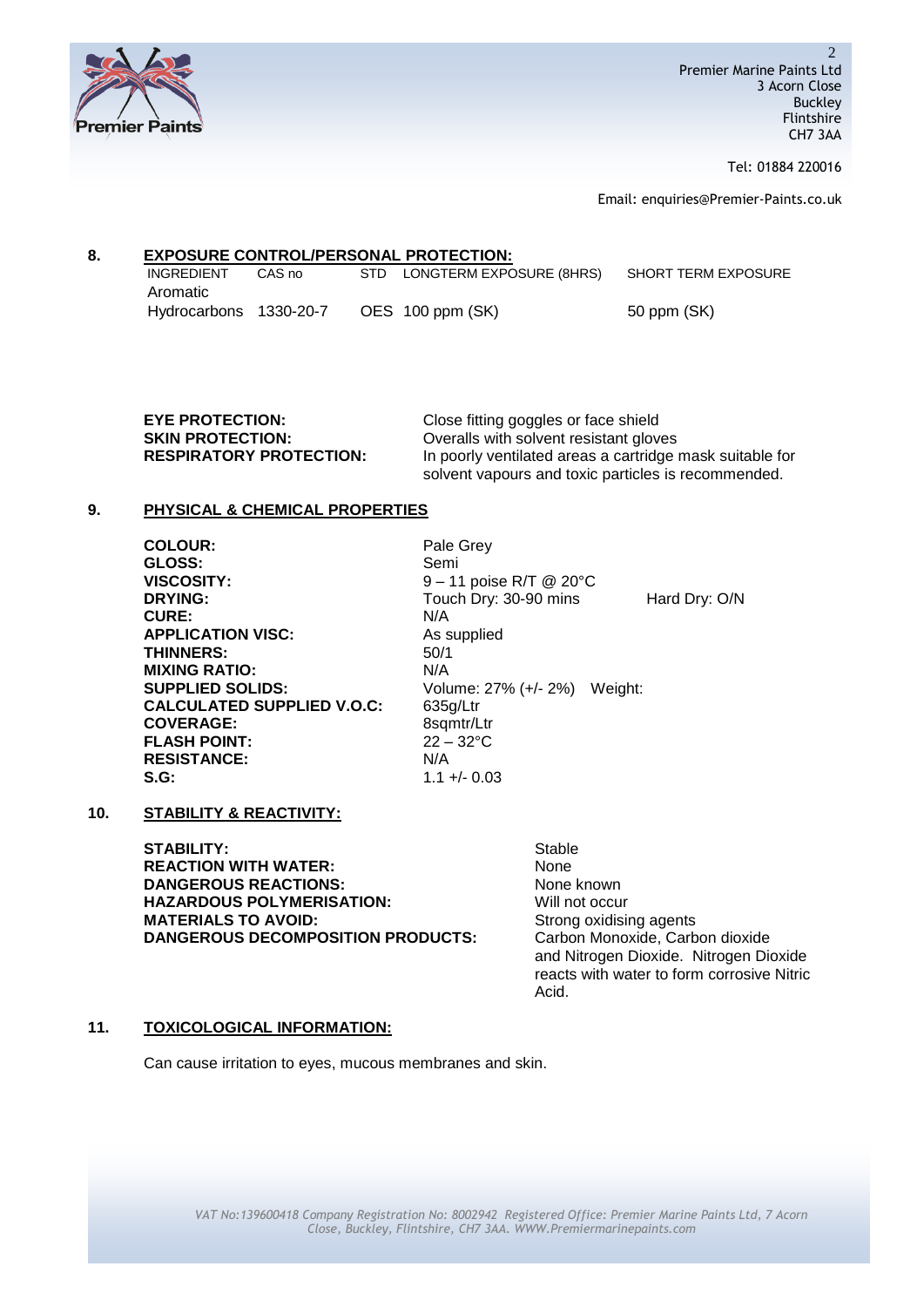

Tel: 01884 220016

Email: enquiries@Premier-Paints.co.uk

## **12. ECOLOGICAL INFORMATION:**

Harmful to the aquatic environment, may cause long-term adverse effects to the aquatic environment.

## **13. DISPOSAL CONSIDERATIONS:**

This material must be disposed of via an Authorised Waste Disposal Company in accordance with Local and National Waste Disposal Regulations.

## **14. TRANSPORT INFORMATION:**

| <b>HAZARD CLASS:</b>     | ว                              |
|--------------------------|--------------------------------|
| UN NUMBER:               | 1263                           |
| <b>HAZARD LABEL:</b>     | Flammable Liquid Paint Class 3 |
| <b>PACKING GROUP:</b>    | 3                              |
| <b>TREMCARD NO:</b>      | 33                             |
| <b>MARINE POLLUTANT:</b> | Yes                            |
| $A.D.R$ :                | Class 3 item $3,1$ (c)         |

### **15. REGULATORY INFORMATION:**

| <b>PRIMARY RISK:</b>       | Flammable  |           |
|----------------------------|------------|-----------|
| <b>SECONDARY RISK:</b>     | Harmful    |           |
| <b>LABEL RISK PHRASES:</b> | <b>R10</b> | Flammable |

| Flammable                                          |
|----------------------------------------------------|
| Harmful                                            |
| Flammable                                          |
| Harmful by inhalation                              |
| Harmful by contact with skin                       |
| Harmful if swallowed                               |
| Toxic by inhalation                                |
| Irritating to skin                                 |
| Harmful to aquatic environment                     |
| May cause long-term adverse effects in the aquatic |
| environment                                        |
|                                                    |

**LABEL SAFETY PHRASES: S9** Keep containers in a well-ventilated place

- - **S16** Keep away from sources of ignition
- **S23** Do not breathe vapour<br>**S29** Do not empty into drain
- **S29** Do not empty into drains
- **S33** Take precautionary measures against static discharge
- **S38** In case of insufficient ventilation wear suitable respiratory equipment

### **16. OTHER INFORMATION:**

For further Health and Safety information contact the above address.